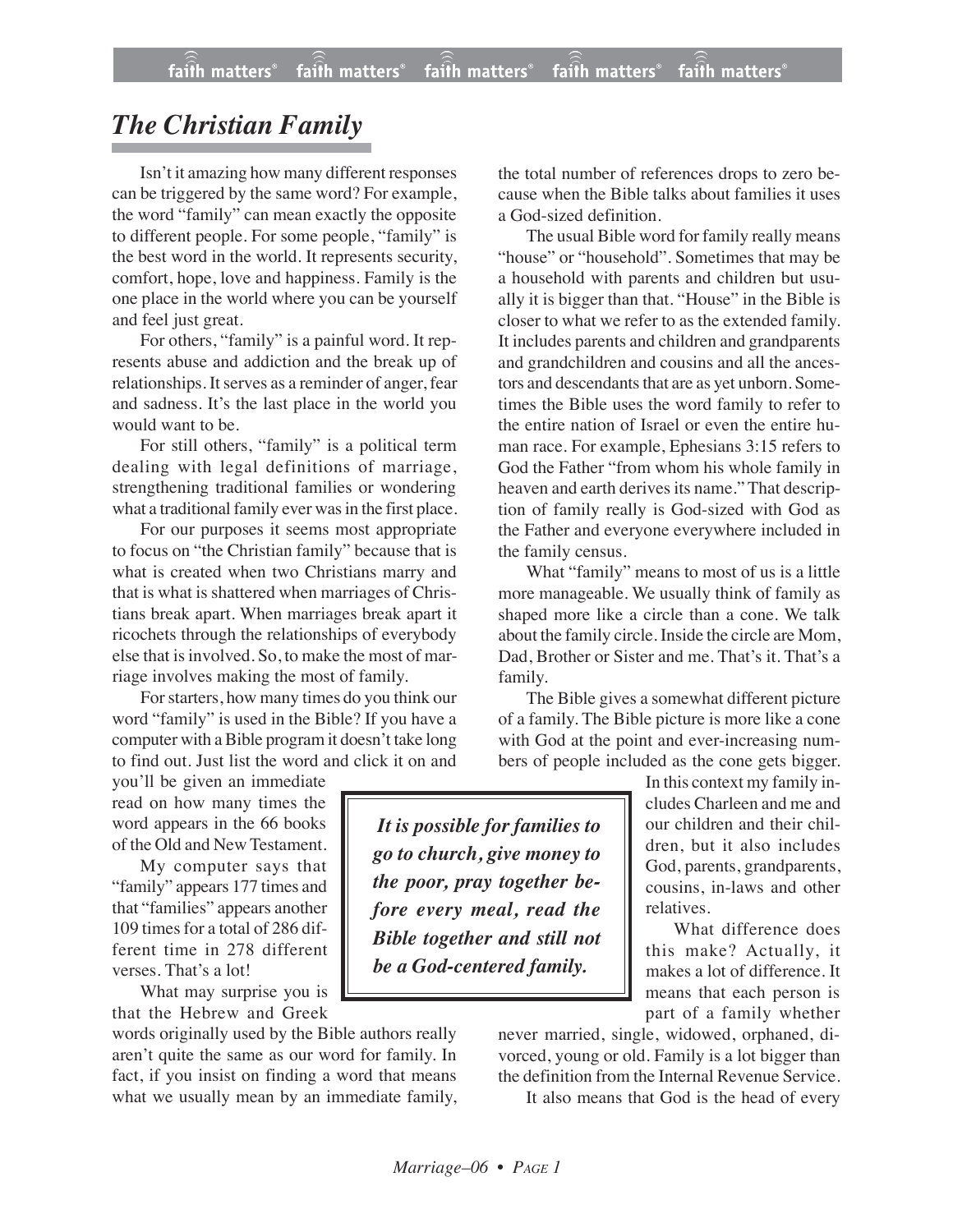family. He is the point of the cone. Psalm 68:5 says that God is a "father to the fatherless, a defender of widows." I have often had that line quoted to me by those who have lost their father, telling me that they supernaturally experienced the fatherhood of God. They felt they were a part of God's family.

When the Ten Commandments say, "Honor your father and your mother," it's not just talking about what little children should do. This is a lifelong relationship. It is possible to express and exhibit honor for parents who, in fact, are no longer living. It's saying that I have this broad God-sized view of what the family is all about.

But let's narrow it down. What should Christian family life look like and feel like in our closer circle of immediate family? The true Christian family is a family that seeks to be God-centered. That means that everything in family life points to God and revolves around God.

Let me show you something really interesting. It's found in Colossians chapter 3. Just above verse 18 in the New International Version of the Bible, there is a subheading that reads "Rules for Christian Households." What follows are guidelines for how everyone in a first century household was to treat each other, including wives, husbands, fathers and even slaves and masters. But it's helpful to read the previous lines in Colossians 3:17 as an introduction to how a Christian household can be God-centered: "... whatever you do, whether in word or deed, do it all in the name of the Lord Jesus, giving thanks to God the Father through him."

Let's talk about that and try to understand it for a minute.

A God-centered home is not just a religious home. It is possible for families to go to church, give money to the poor, pray together before every meal, read the Bible together and still not be a God-centered family.

To be God-centered is to seek to center absolutely everything on Jesus Christ. "Whatever you do, in word or deed, do it all in the name of the Lord Jesus." So it's every word, every deed, everything that is done is focused upon Jesus Christ. It is thinking of everything in terms of him. The house is God's house. The car is God's car. Every child belongs to God more than to Mom or Dad. This is more than religious ritual; this is everything in life.

How do you go about doing that? Begin with a 100% commitment to Jesus Christ as your Savior and Lord. Decide that Jesus Christ will be absolutely first in your life. Ask your whole family to do the same thing. If they won't join you, do it without them.

Recently I heard a prayer that has repeatedly gone through my mind. A man was praying and he started out by saying, "Yes, Lord! Now what is the question?" That is like signing a contract that's blank and letting God fill it in.

Try a mental exercise. Right now pick three specific things you do in your family, like driving the car, going to Burger King, celebrating birthdays or just sitting and watching television. Can you say that you can do that in the name of Jesus Christ?

Do you see what happens when Jesus Christ is at the center of family life? Every birthday party becomes a celebration of Jesus' gift of life. Every ride in the car is to please Jesus. There is no place for sinful unkindness, greedy selfishness or other things that tend to hurt families and tear them apart. When Jesus is perceived as sitting at every meal, going on every vacation or listening to every conversation, the center of the family shifts from anyone or anything else to Jesus Christ himself.

This then becomes the Christian family that is shaped by God. It's almost as if we were the clay on the potter's wheel, spinning around and around and coming into exactly the shape God wants our family to be.

The primary way God shapes families to the way he wants them to be is through an emphasis on responsibilities not rights. If you looked ahead at the rest of Colossians  $\overline{3}$  you would see that there is no mention of individual rights but lots of talk about responsibilities.

In other words, the best thing that you and I can do to help shape our families to be the way God wants them to be is to be responsible - - responsible to God and responsible to each other. That means that I don't usually ask what others in the family will do for me. I ask what does God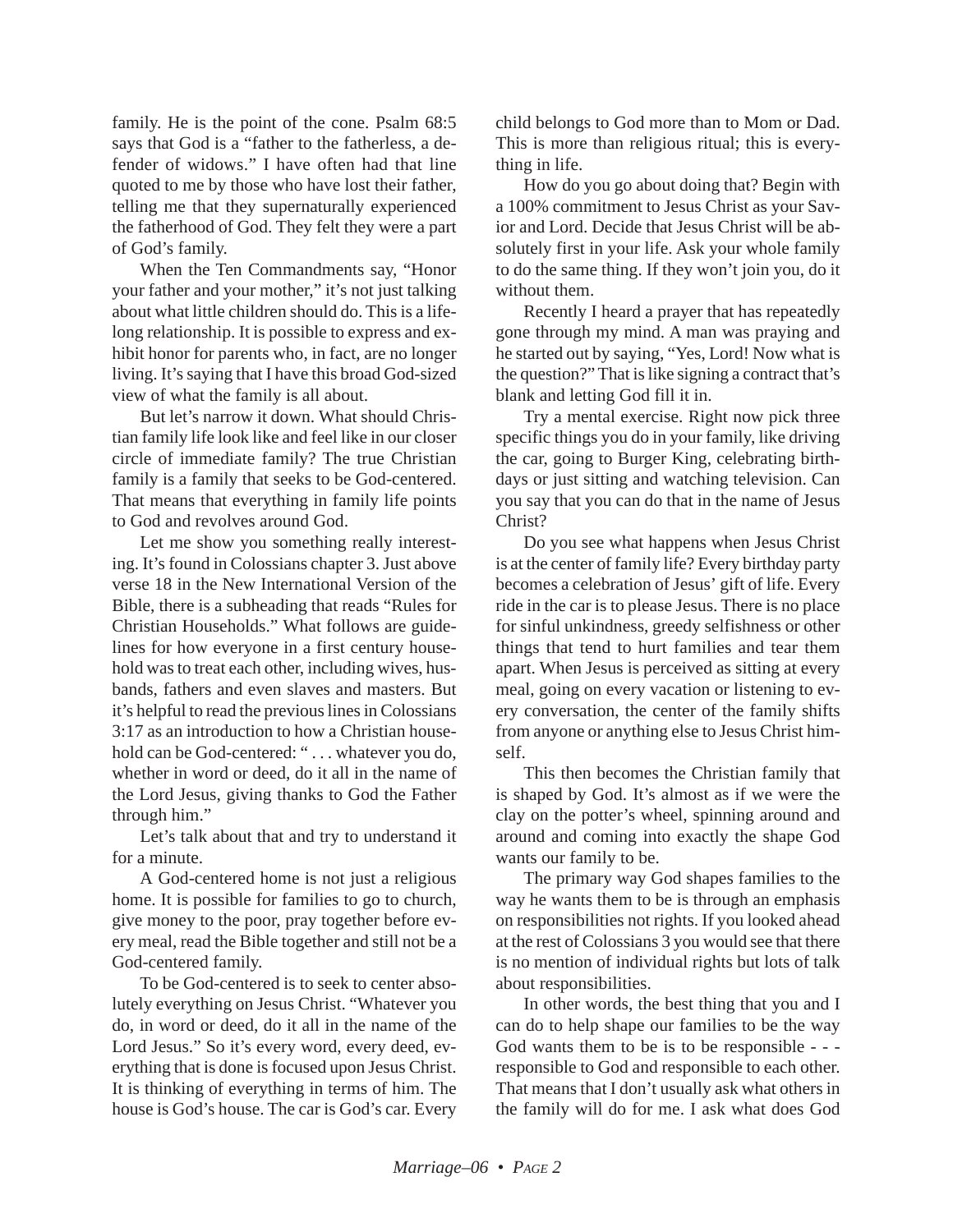want me to do? Sometimes he wants me to behave tenderly and compassionately. Sometimes he wants me to exercise tough love when I would rather hide. Always God wants me to think and act in ways that please Jesus Christ.

What do you think God would like to shape your family to become? Be careful not to idealize! Sometimes we imagine that other families are perfect families and we fall so far short that there is no point in trying to measure up.

Did you know that some of the models we see in television ads are not one person but several? There are hair models, face models, leg models, hand models. In a single ad you may see one woman's head and face but the shot of her hands is really showing the hands of a hand model. And the voice you hear may be yet another person. The truth is that nobody looks as good as that seemingly perfect person you see in the ad.

You probably never want to see the hand model's face! Sadly, the result is that many people feel terrible about themselves because they don't look as good as what they see on TV. Except, nobody looks that good! Not even the models on TV!

Sometimes we do the same thing with families. We take pieces from many families and meld them into an unrealistic ideal. The standard becomes a perfect marriage with rich beautiful parents, godly children with straight teeth and a dog that barks in seven different languages or a parrot that quotes the Bible. But there are no perfect families! No one measures up to this silly standard.

Reality is that every family has problems. There are no exceptions. But that is not to say that every family is dysfunctional. Dysfunctional families are those that won't admit they have problems or won't do what they need to do to solve their problems.

Instead, here is what God would like every Christian family to look like.

First, there is a firm commitment to Jesus Christ as Savior and Lord.

And there is a realization that every family has ups and downs every day. The reality is that the Christian family will face problems - - - everything from sickness to disability to unemployment to addiction to calamity to death and more. But every time an issue arises, this family turns to God for wisdom and help. This family uses every resource God makes available from prayer and the support of other Christians to counseling and intervention. In other words, this is a family that always allows God to shape their response to everything that happens.

Do they never speak angry words? Of course they do! But when something has been said or done that is wrong, they follow the Bible's call for repentance and forgiveness.

The Christian family is the context in which we all grow and learn and face agonies and ecstasies. We have the safety of strong relationships so that we can make mistakes. Jesus Christ and the Bible are so woven into family life that God is

*The Christian family is the very best place for every person to become all that God wants him or her to be.*

the source of our strength; he is the one to whom we turn for guidance and help. The Christian family is the very best place for every person to become all that God wants him or her to be. Not perfect, but the best possible for God.

Will it always work? I wish I could say it always works, but I know that when I open the Bible at the very beginning, I find that God put a perfect couple into a perfect environment with every blessing that he knew that they needed, and for Adam and Eve it ended disastrously. God has given us human choice and we can use it for good or we can use it for sin.

There are husbands and wives who will choose sin. There are sons and daughters who will rebel. There are family members who will turn against God and against the family. That is the reality of human choice. However, blessed is the family that has given the best opportunity to each person that they could ever have to be all that God wants that person to be, whether they accept God's opportunity or not. And while it may be heartbreaking if a person makes a choice away from the best, it is a wonderful comfort to be able to say that opportunity was given in the name of